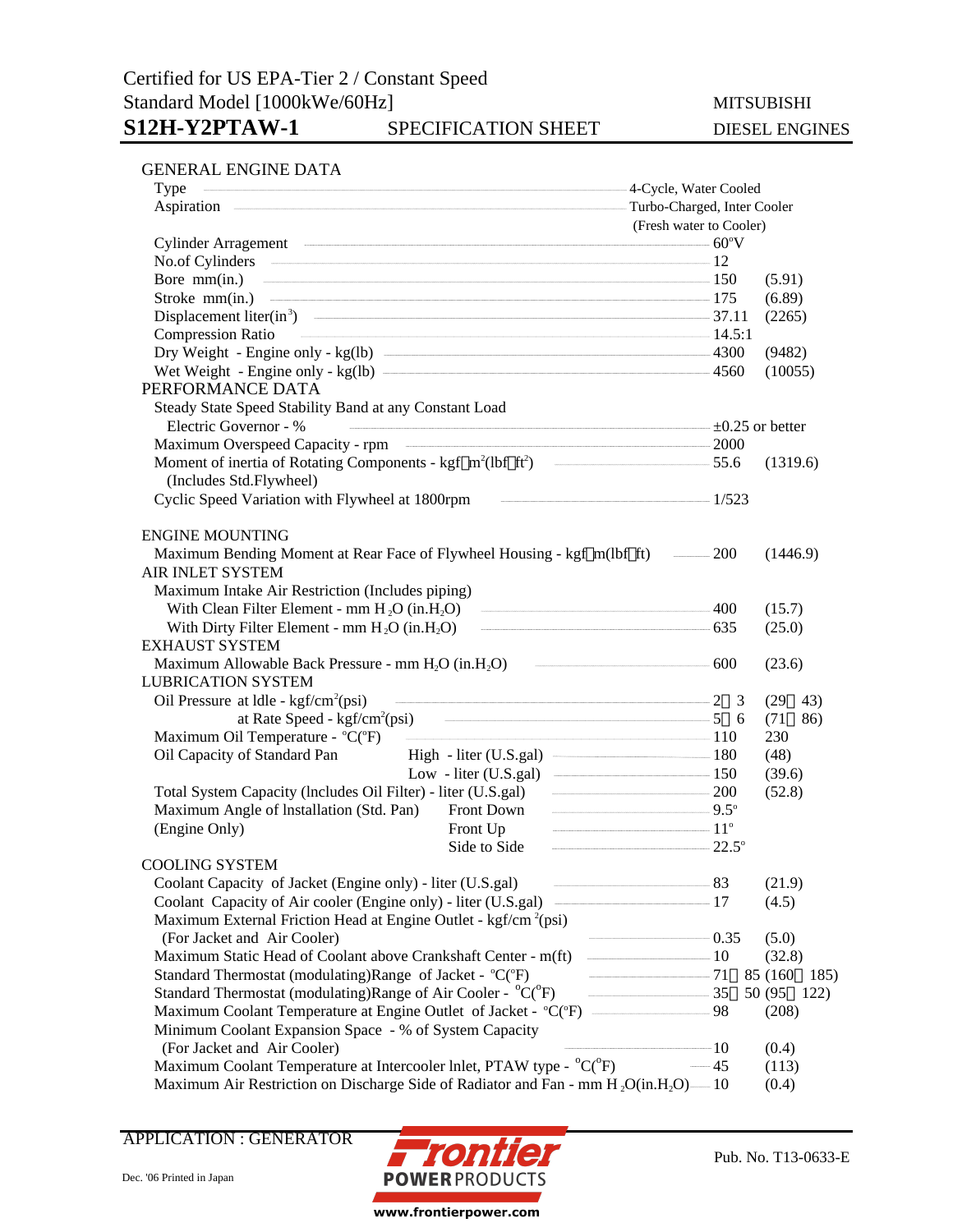| Certified for US EPA-Tier 2 / Constant Speed                                                                                                                               |                                                                                                                                               |       |                       |  |  |
|----------------------------------------------------------------------------------------------------------------------------------------------------------------------------|-----------------------------------------------------------------------------------------------------------------------------------------------|-------|-----------------------|--|--|
| Standard Model [1000kWe/60Hz]                                                                                                                                              |                                                                                                                                               |       | <b>MITSUBISHI</b>     |  |  |
| S12H-Y2PTAW-1                                                                                                                                                              | SPECIFICATION SHEET                                                                                                                           |       | <b>DIESEL ENGINES</b> |  |  |
| <b>FUEL SYSTEM</b>                                                                                                                                                         |                                                                                                                                               |       |                       |  |  |
| Fuel Injector                                                                                                                                                              | Mitsubishi Electrical controlled Unit injector $\times$ 12<br>the contract of the contract of the contract of the contract of the contract of |       |                       |  |  |
| Maximum Suction Head of Feed Pump - mm Hg (in. Hg)<br><u> Alexandria de la contrada de la contrada de la contrada de la contrada de la contrada de la contrada de la c</u> |                                                                                                                                               |       | (3.0)                 |  |  |
| Maximum Static Head of Return Pipe - mm Hg (in.Hg)                                                                                                                         | 220<br>the contract of the contract of the contract of the contract of the contract of                                                        | (8.7) |                       |  |  |
| <b>STARTING SYSTEM</b>                                                                                                                                                     |                                                                                                                                               |       |                       |  |  |

Battery Charging Alternator - V- Ah 24-30

Maximum Allowable Resistance of Cranking Circuit - m 1.5

Recommended Minimum Battery Capacity

Below 5°C (41°F) through -  $5^{\circ}$ C (23°

At  $5^{\circ}$ C (41<sup>o</sup>

Starting Motor Capacity - V - kW  $\qquad$  24-7.5 × 2<br>Maximum Allowable Resistance of Cranking Circuit - m  $\qquad$  24-7.5 × 2

APPLICATION : GENERATOR



The specifications are subject to change without notice.

 $- 300$ 

F) 600

Pub. No. T13-0633-E

Dec. '06 Printed in Japan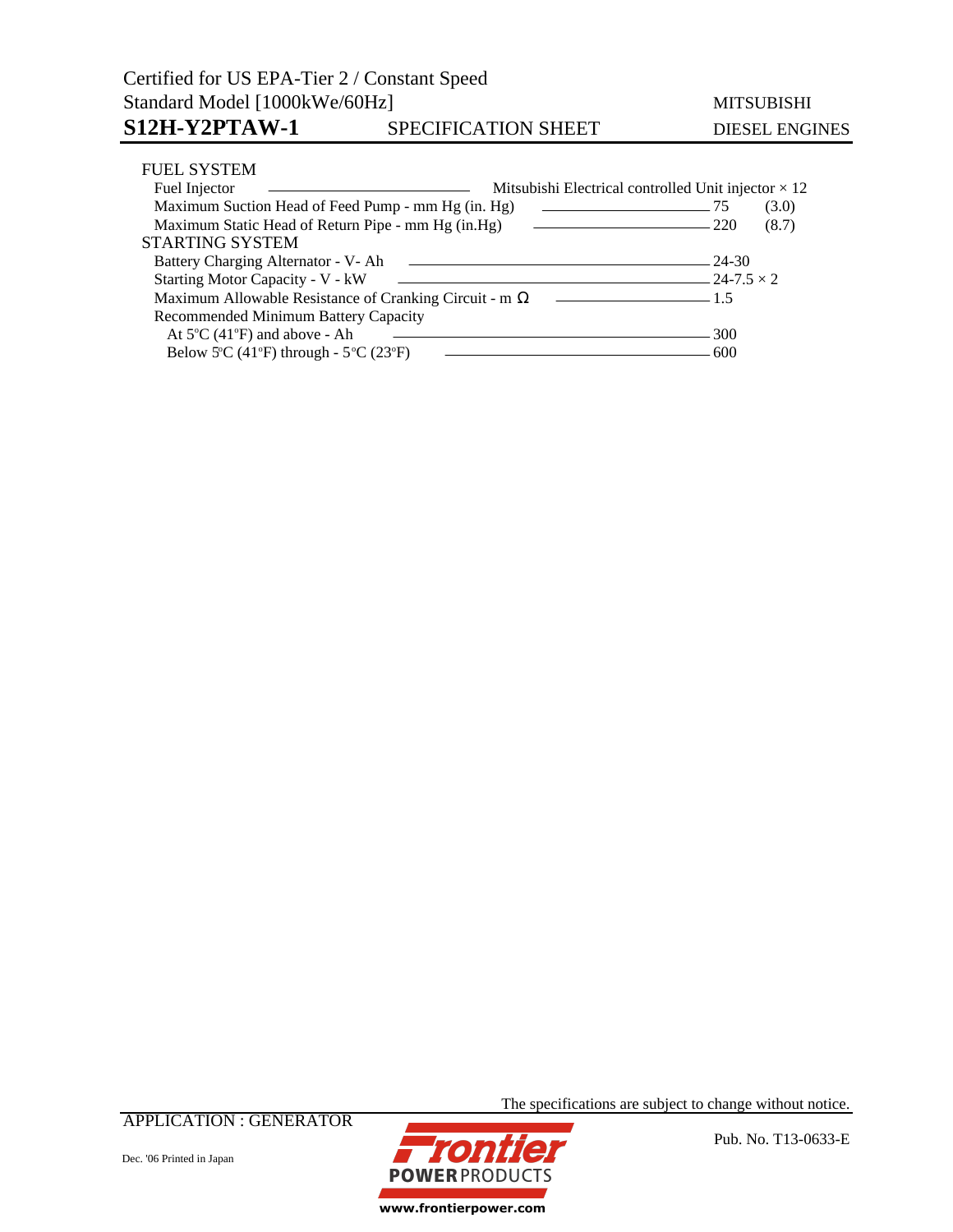# Certified for US EPA-Tier 2 / Constant Speed Standard Model [1000kWe/60Hz] MITSUBISHI

## S12H-Y2PTAW-1 SPECIFICATION SHEET DIESEL ENGINES

### ENGINE RATING

 All data represent net performance with standard accessories such as air cleaner, inlet /exhaust manifolds, fuel oil system, L.O. pump, etc. under the condition of 100kPa(29.6inHg) barometric pressure, 77°F(25°C) ambient temperature and 30% relative humidity.

| <b>ITEM</b>                          | <b>UNIT</b>         | <b>STAND-BY POWER</b> | PRIME POWER |  |  |  |
|--------------------------------------|---------------------|-----------------------|-------------|--|--|--|
|                                      |                     | 60Hz                  | 60Hz        |  |  |  |
| <b>Engine Speed</b>                  | rpm                 | 1800                  | 1800        |  |  |  |
| No. of Cylinders                     |                     | 12                    |             |  |  |  |
| Bore                                 | mm                  | 150                   |             |  |  |  |
|                                      | (in.)               |                       | (5.91)      |  |  |  |
| Stroke                               | mm                  | 175                   |             |  |  |  |
|                                      | (in.)               | (6.89)                |             |  |  |  |
| Displacement                         | liter               | 37.11                 |             |  |  |  |
|                                      | (in. <sup>3</sup> ) |                       | (2265)      |  |  |  |
| Brake Horse power without Fan        | HP                  | 1528                  | 1389        |  |  |  |
|                                      | (kW)                | (1140)                | (1036)      |  |  |  |
| <b>Brake Mean Effective Pressure</b> | kgf/cm <sup>2</sup> | 20.9                  | 19.0        |  |  |  |
| without Fan                          | (psi)               | (297)                 | (270)       |  |  |  |
| Mean Piston Speed                    | m/s                 | 10.5                  | 10.5        |  |  |  |
|                                      | (ft/min)            | (2067)                | (2067)      |  |  |  |
| Maximum Regenerative Power           | HP                  | 145                   | 145         |  |  |  |
| Absorption Capacity without Fan      | (kW)                | (108)                 | (108)       |  |  |  |
| Intake Air flow                      | $m^3$ /min          | 102                   | 93          |  |  |  |
|                                      | (CFM)               | (3602)                | (3284)      |  |  |  |
| <b>Exhaust Gas Flow</b>              | $m^3/m$ in          | 270                   | 247         |  |  |  |
|                                      | (CFM)               | (9534)                | (8722)      |  |  |  |
| <b>Coolant Flow</b>                  | liter/min           | 1450                  | 1450        |  |  |  |
|                                      | (U.S. GPM)          | (383)                 | (383)       |  |  |  |
| Coolant Flow to Intercooler          | liter/min           | 500                   | 500         |  |  |  |
| (PTAW only)                          | (U.S. GPM)          | (132)                 | (132)       |  |  |  |
| <b>Cooling Air Flow</b>              | $m^3/m$ in          |                       |             |  |  |  |
| (Std. Fan)                           | (CFM)               |                       |             |  |  |  |
| Allowable Fan Loss Horse Power       | HP                  | 54                    | 54          |  |  |  |
|                                      | (kW)                | (40)                  | (40)        |  |  |  |
| Radiated Heat to Ambient             | kcal/hr             | 76835                 | 70236       |  |  |  |
|                                      | (BTU/min)           | (5082)                | (4645)      |  |  |  |
| Heat Rejection to Coolant            | kcal/hr             | 358563                | 327770      |  |  |  |
|                                      | (BTU/min)           | (23715)               | (21678)     |  |  |  |
| Heat Rejection to Air Cooler         | kcal/hr             | 281728                | 257534      |  |  |  |
| (PTAW Version)                       | (BTU/min)           | (18633)               | (17033)     |  |  |  |
| Heat Rejection to Exhaust            | kcal/hr             | 863831                | 794890      |  |  |  |
|                                      | (BTU/min)           | (57133)               | (52573)     |  |  |  |
| Noise Level (1 m height & distance)  | dB(A)               | 113                   | 111         |  |  |  |
| (excludes, Intake, Exhaust & Fan)    |                     |                       |             |  |  |  |

### APPLICATION : GENERATOR

The specifications are subject to change without notice.

Dec. '06 Printed in Japan



Pub. No. T13-0633-E